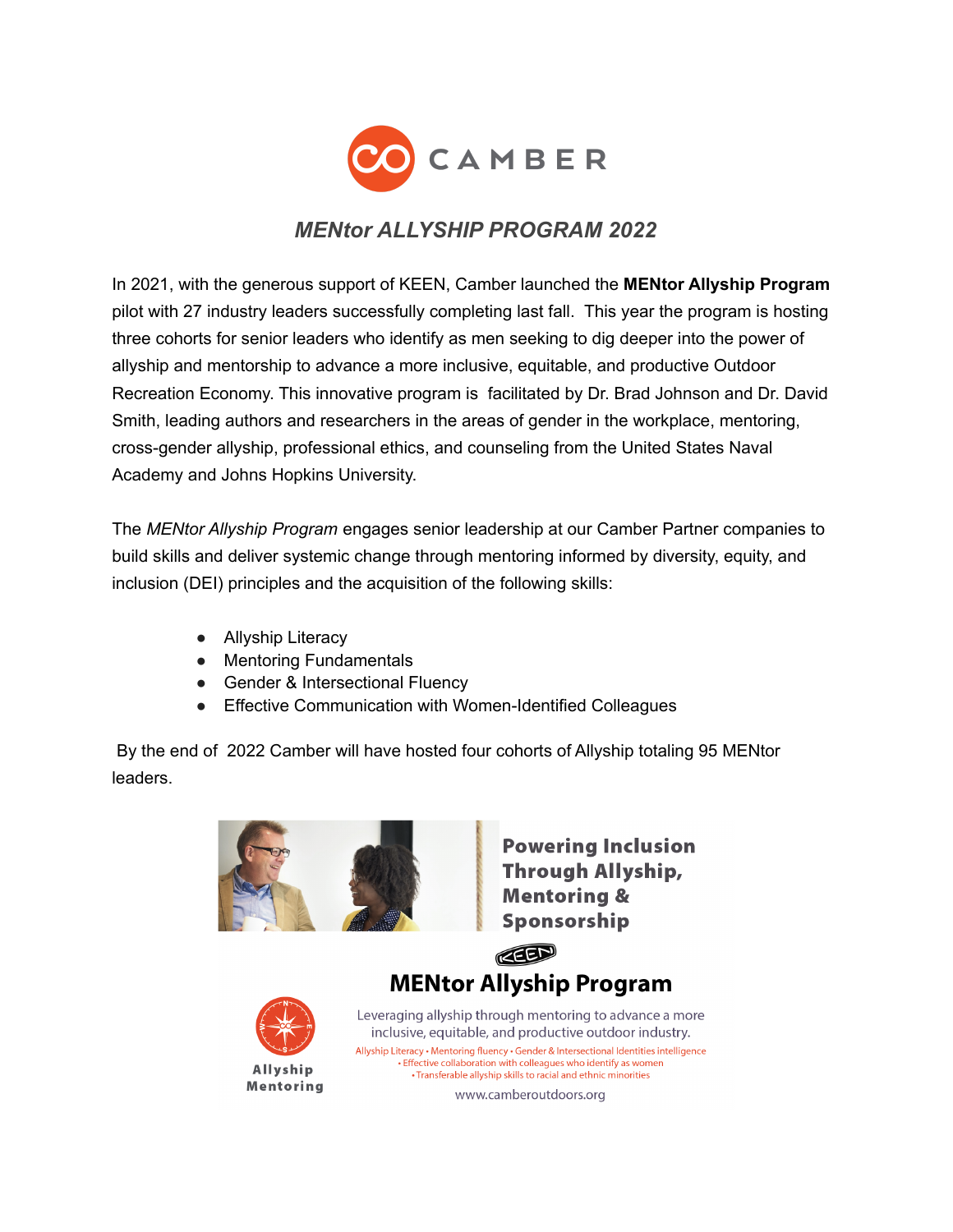The 15 hour certification program is conducted in two phases:

- Phase I: *MENtor Allyship Labs:* A two-session/three-hour training that imparts allyship and mentoring foundational skills
- $\Box$  Provides the fundamentals of excellent allyship, mentorship and sponsorship based on research and organizational best practices.
- $\Box$  Makes the business case for engagement of individuals who identify as men in diversity, equity and inclusion.
- $\Box$  Explores the challenges of cross-gender professional relationships, as well as strategies for overcoming anxiety and reluctance about transparent and collegial friendships across gender to advance gender equity.
- $\Box$  Explains -using evidence-based best practices- the "how to" for men, women, and organizational leaders who want to be intentional and inclusive leaders, leveraging deliberate allyship to create and sustain a more inclusive workforce to attract and retain a diverse workforce.
- Phase II: *MENtoring Journey:* A kickoff one session/two hour *Mentoring Skill Development Webinar* followed by a three-month mentoring period in which the executives put the acquired allyship and DEI-informed mentoring principles into practice (three hours per month for a total time investment of nine hours) and benefit from reverse mentoring with their paired leaders mentees. This phase is guided by the following monthly mentoring relationship milestones,

### **Month I**

*Mentor:* Establishes a positive, trust-based relationship with the mentee and gradually discerns what career success would look like for her. *Mentee:* Works to articulate her ideal career path. Helps the mentor understand where she would like to go and what brings her joy in her work life.

#### **Month II**

*Mentor:* Having identified her career objectives, starts teaching, coaching, and challenging her to take on experiences she will need to get there. Provides insider information and constructive feedback as needed. *Mentee:* Shares concerns and areas for development and responds to the mentor's observations, guidance, and challenge.

#### **Month III**

*Mentor:* Incorporates deliberate Advocacy/Sponsorship and Networking of the mentee *Mentee*: As the mentor makes key introductions to people in his network and puts the mentee's name forward for opportunities, she follows up, broadening her support base and network.